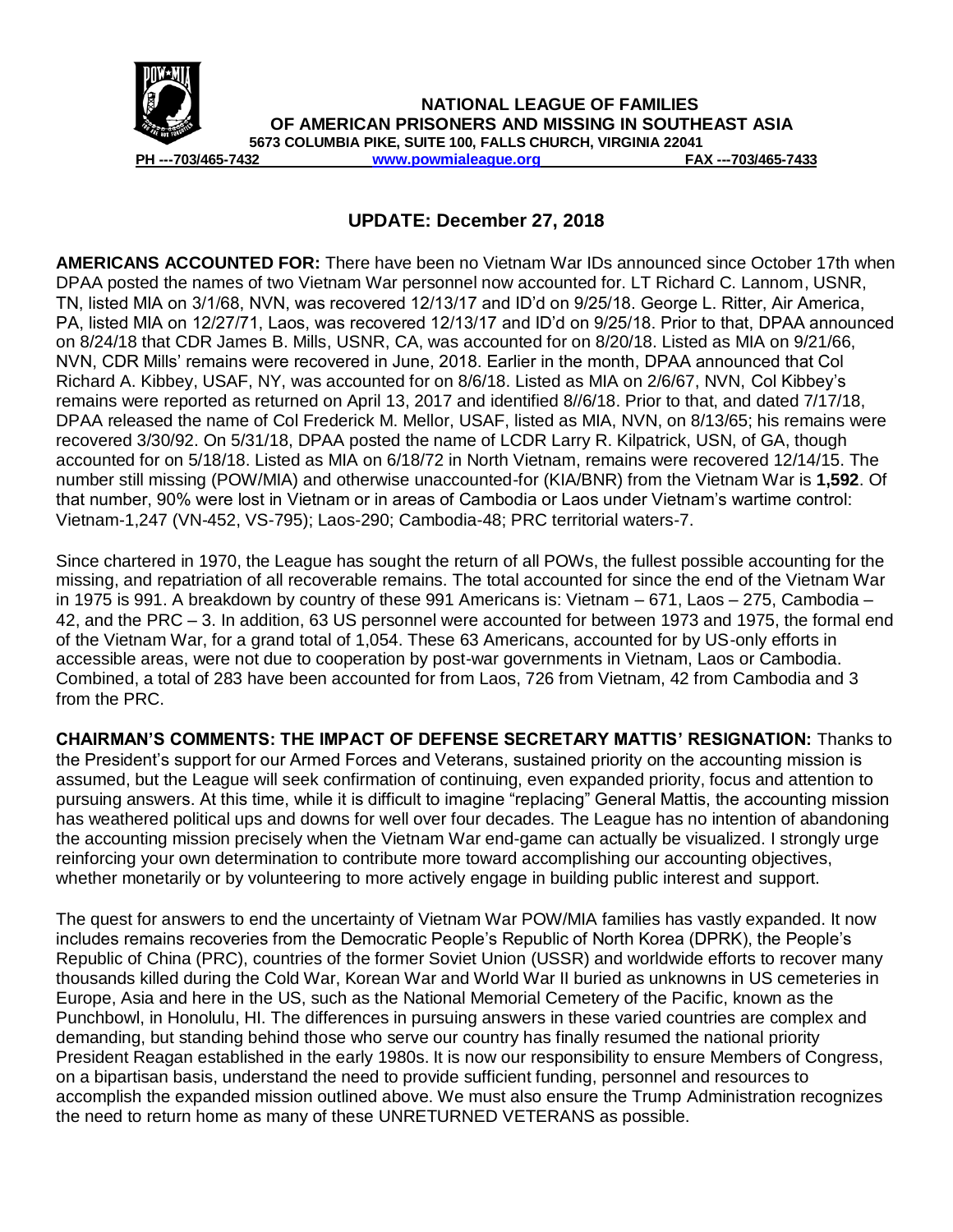**NATIONAL POW/MIA RECOGNITION DAY:** On September 21, 2018, Secretary of Defense General James N. Mattis, USMC (Ret), delivered inspirational, encouraging messages that signal solid US commitment to the accounting mission. In part he stated:

"As we honored those who returned after enduring our enemy's worst, we also remember those still missing in action, those still awaiting their return. And we thank their families for their unrelenting courage and faith, as we strive to bring them home – some of these families honor us by their presence here today"

We are grateful to the men and women of the Defense POW/MIA Accounting Agency, Veteran Service Organizations and other advocates for their fierce resolve and tireless commitment to realize this mission. You give today's warriors great courage and confidence as they launch into harm's way knowing that no matter what destiny has in store for them, they will never be forgotten and that their fellow citizens will go to the ends of the earth to bring them home."

As examples of family members present, the Secretary stated…"the family of Army Sergeant Edward Saunders, a soldier in the 2nd Infantry Division who was killed following his capture in Korea by Chinese forces in 1951. Also the family of CDR James. B. Mills, a radar intercept officer shot down over the Gulf of Tonkin in 1966. His sister, Ann Mills-Griffiths, has carried his memory in her advocacy for this community ever since. And we are so grateful that he's home now.

In August, your community and our entire military family received an infusion of hope in the repatriation and homecoming to Hawaii of 55 cases of remains from the Korean War. President Trump made this a priority in his meetings with Chairman Kim. Because of it, we can welcome home two long lost heroes, Army Private First Class William H. Jones of Nash County, North Carolina and Army Master Sergeant Charles H. McDaniel of Vernon, Indiana. Two beloved sons of America, finally home on our soil."

Our POWs, our missing in action, their families, they have met the most terrible challenges undeterred, with the highest fortitude, honoring a nation that loves them for what they call out in each of us. And for that, we owe an irredeemable debt of gratitude."

**Chairman's Comment:** Recognizing the importance to the Trump Administration's interagency community, the League especially welcomed the strong commitments made by Secretary of Defense Mattis. We also recognize the importance of DoD's continued support for longstanding US policy to pursue accounting objectives on a separate humanitarian basis, despite political or policy issues that divide the US and counterpart countries in which cooperation is imperative. The League was very pleased to learn that National POW/MIA Recognition Day ceremonies were held in Bangkok, Hanoi and Vientiane. POW/MIA Recognition Day – 2018 hit an all-time record for the number of events held throughout the country and on military installations and some US Embassies around the world. The significant expansion is due to many factors, including social media, but was heightened by the Singapore Summit in June and agreement reached between President Trump and Chairman Kim to repatriate remains of US personnel killed during the Korean War.

**BREAKTHROUGH ON AMERICANS UNACCOUNTED-FOR FROM KOREAN WAR:** In a formal statement signed by President Trump and Chairman Kim Jong Un, the United States and North Korea agreed to the recovery and repatriation of Americans still unaccounted-for from the Korean War. This stunning agreement, a potential win-win-win scenario, affords the affected families from the US, South Korea and Japan, in particular, an unprecedented opportunity to obtain long awaited answers.

As pledged, on July 27th, North Korea turned over 55 transfer cases, draped with the United Nations flag under which they served during the Korean War. Though the actual number of remains is as yet unknown, they are being carefully analyzed at DPAA's laboratories in an effort to establish individual identification. In fact, the first two identifications were announced: Army PFC William H. Jones and MSGT Charles H. McDaniel.

On September 27th, at Joint Base Pearl Harbor-Hickam, a formal ceremony was conducted to repatriate remains of some 64 Republic of Korea soldiers who were killed during the Korean War and recovered by the US from 1996 – 2005 in the DPRK. Scientists from both South Korea and the US worked together to ensure that the remains to be repatriated were those serving the Republic of Korea during the Korean War.

**Chairman's Comment:** Having sought the fullest possible accounting for decades, the League and all POW/MIA families welcome this significant development. The League can take pride in having led the way and laid the groundwork for all that is evolving nearly 50 years since officially formed on May 28, 1970. In the early 1980s, the Reagan Administration took the initiative to raise intelligence priorities and obtain the evidence that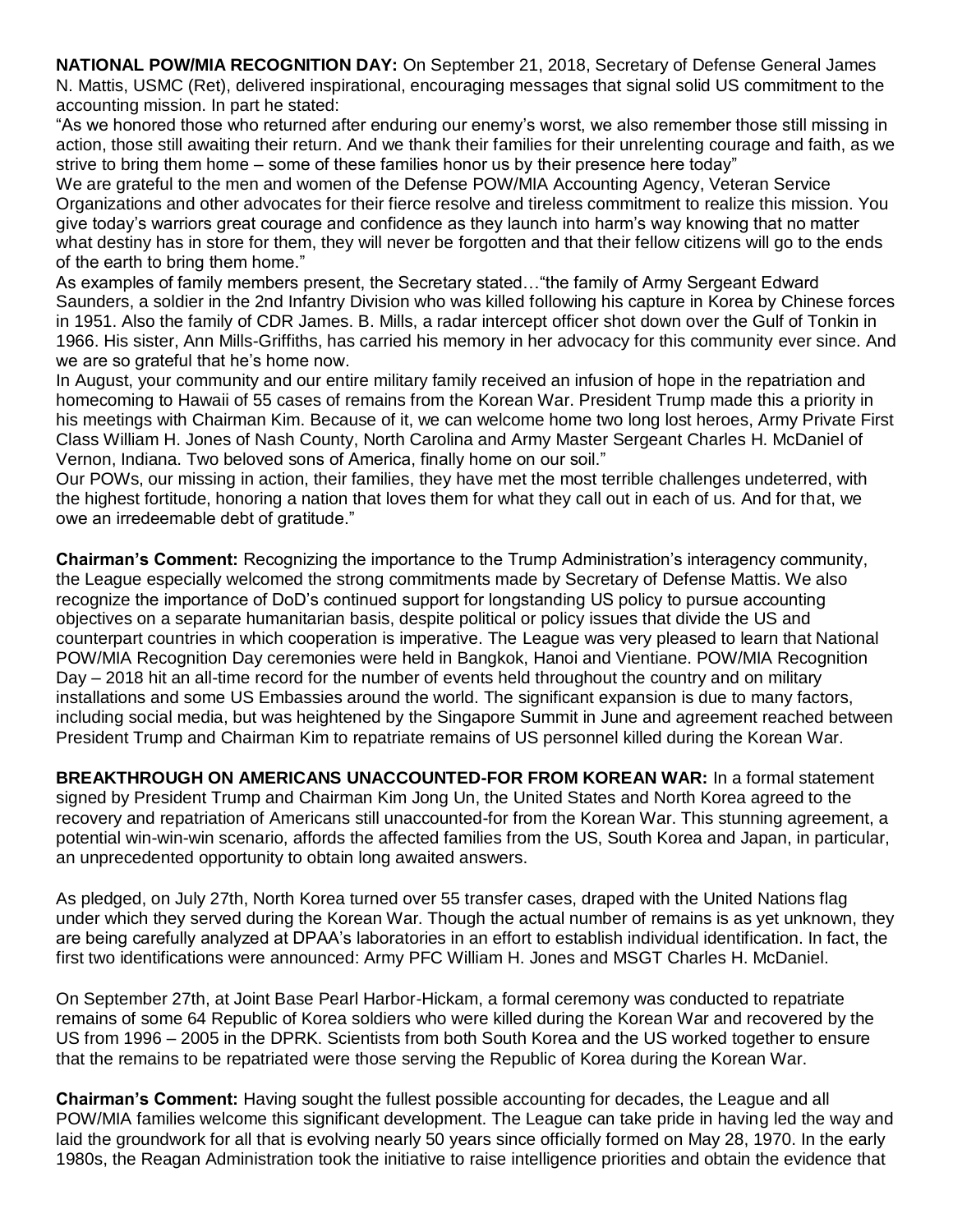is now publicly known and forms the basis for accounting expectations, not only for the Vietnam War, but also the Korean War.

As the demand for expanding the accounting mission raised to a higher level in the early 1990s and the Korean War/Cold War POW/MIA families began organizing, the League fully supported efforts to recover and account for US personnel who didn't return from wars and conflicts further past, so long as the priority on Vietnam War POW/MIAs was not adversely impacted.

DPAA Director Kelly McKeague has pledged to sustain operational priority on accounting for as many as possible of our 1,592 unreturned veterans from the Vietnam War. The reality is that uncertainty is greater for Vietnam War families, and more immediate family members are impacted by US accounting efforts. Worldwide efforts are already ongoing, both operationally and from disinterring remains known to be American, buried as unknowns in US cemeteries around the world. These veterans are known to have died decades ago, but their families' reaction to honoring and remembering long-lost loved ones is evident. Congress just approved additional funding for DPAA to expand operations into North Korea, and negotiations toward that objective are sporadic, but hopeful.

**US/VIETNAM COOPERATION:** DPAA and Defense Intelligence Agency/Stony Beach (DIA/SB) field operations resumed in mid-August and concluded in mid-September with a repatriation ceremony in Da Nang. US-SRV Technical Talks took place September 10th in Hanoi, led by DPAA Deputy Director Rear Admiral Jon Kreitz. As anticipated, Vietnam was responsive to US requests, other than a couple that are under discussion, and the pace and scope of cooperation continues to expand. In early December, another repatriation ceremony was held in Da Nang to conclude the latest Joint Field Activity (JFA), consisting of several investigation and recovery teams, culminating with a US and Vietnam commemoration to celebrate 30 years of sustained joint field operations.

**Chairman's Comment:** The League deeply appreciates efforts by the government and people of Vietnam to work constructively and effectively to achieve the fullest possible accounting. Vietnam's early on-again, offagain cooperation has improved and steadily expanded over the last 40 years and today can be described as forward leaning, proposing initiatives and providing increased opportunities for success.

**US/CAMBODIAN COOPERATION:** On October 12th, long-serving Prime Minister Samdech Hun Sen announced in a letter to Washington State Senator Doug Erickson and Washington State Representative Vincent Buys that he has lifted the suspension on POW/MIA cooperation with DPAA, despite the ongoing US sanctions. Throughout the suspension, DIA's Stony Beach Cambodia specialist, Eric Phillips, continued to conduct case investigations.

**Chairman's Comment:** The League is grateful that Prime Minister Hun Sen has lifted the suspension, and looks forward to resuming longstanding cooperation with his full support for this important humanitarian issue. We are also grateful to Senator Ericksen and Representative Buys for their work in advocating resumption of POW/MIA operations in Cambodia. Coming just in time for the dry season, it means that DPAA will be able to proceed with their important field operations working alongside their thoughtful, capable Cambodian counterparts after the first of the year.

**US/LAO COOPERATION:** DPAA and SB personnel are now undertaking field investigation and recovery operations on cases of US personnel missing in Laos. The recent field recoveries in northern Laos also concluded with a repatriation ceremony conducted at the Luang Prabang Airport on August 14th. US-Lao consultations were held September 7th in Vientiane, led by RDML Kreitz. Significant agreement was reached to expand support for year-round DIA/SB investigations, and Joint Field Activities (JFAs) resumed, including successful completion of the Air America site in NW Laos.

Chairman's **Comment:** The League looks forward to positive results from these efforts, recognizing and applauding several significant developments in POW/MIA cooperation that the Lao leadership has authorized in recent months. These include base-camping at remote locations, increasing the number of US participants on a case-by-case basis, and extensions of time on field recovery sites when justified. Despite often difficult conditions, including advance destruction of unexploded ordnance, conditions for humanitarian cooperation to